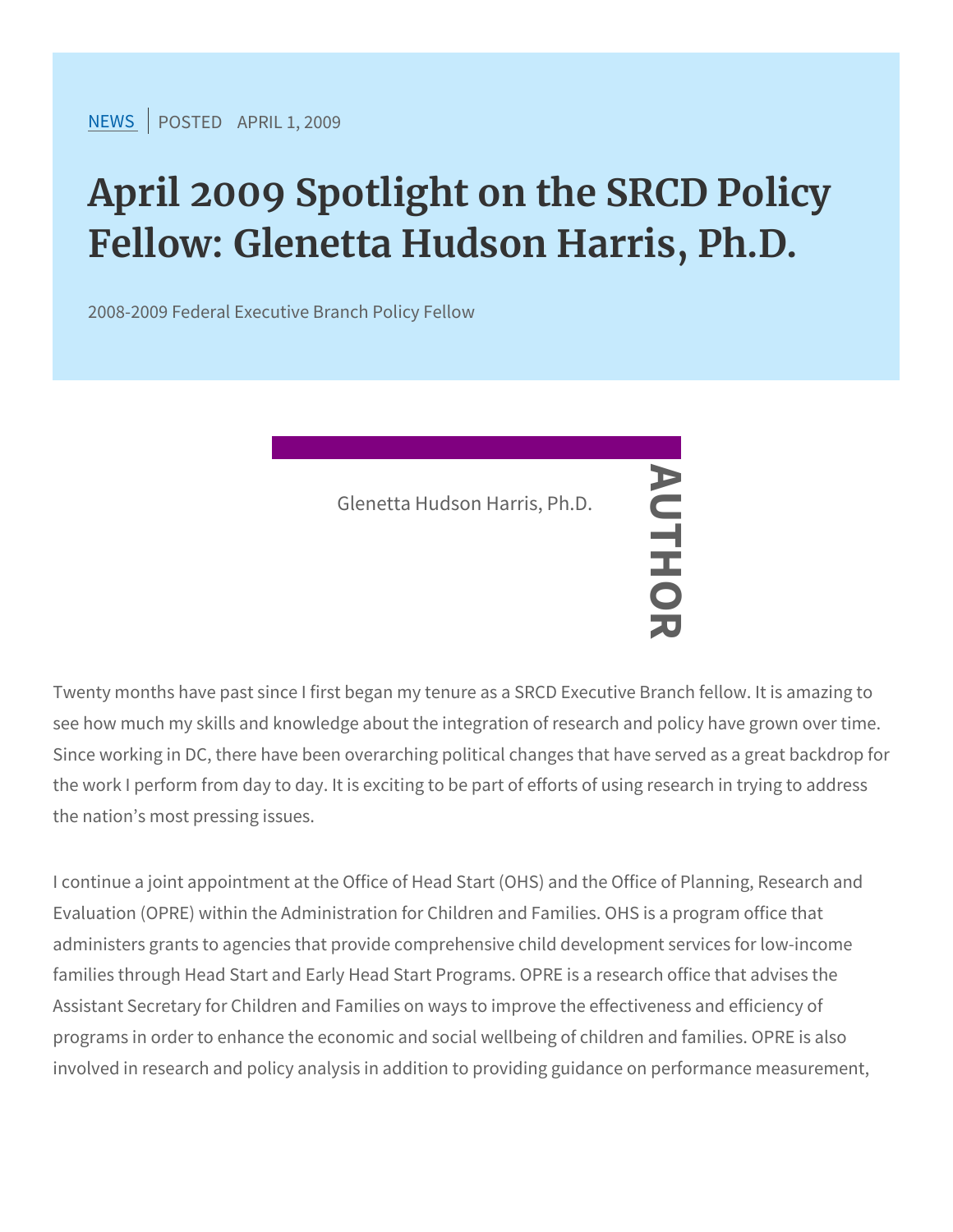research and evaluation methods and dissemination of research findings.

My major responsibility as a fellow has been to serve as a liaison between OHS and OPRE. This position as a liaison has allowed me to learn the complexities of navigating the relationships between research and programming. I continue to serve as the lead for federal meetings between the two offices. These meetings serve as a venue for discussing the latest research and programmatic initiatives occurring at both offices. As a liaison, I have also been able to be a part of review panels for grants and other major policy initiatives.

My placement at OHS and OPRE is very unique in that I've had the extraordinary opportunity to be involved in projects from a programmatic side and a research evaluation side. The most recent projects in which I have been involved include those with a research to practice and a mental health focus.

The Research to Practice projects have been very important to me. I have made it my mission to ensure that Head Start practitioners are informed about the latest research relating to the work they perform. Recently, I have written and orchestrated others in writing Research to Practice Tipsheets that will be available online to all Head Start practitioners. These tipsheets use the latest ACF funded research to inform practitioners about research findings and how research can help them to improve their work. I am also in the midst of composing briefs from the Interagency School Readiness Consortium which consists of research projects that aim to identify the most effective ways to improve developmental factors that are important for preparing children for school such as socio-emotional development and language and literacy development.

The Regional Program Manager Research Corner is yet another venue for the dissemination of research to the field. It was created to ensure that Head Start regional program managers are informed of the latest ACF funded research conducted by OPRE. I am ecstatic that I am able to manage the Research Corner and support dialogue between researchers and practitioners. This venue is used to provide managers with information on cutting edge research results and the latest research initiatives in a timely way.

I have also had the privilege to contribute to sections of the Multicultural Principles that are currently being revised for Head Start programs. The principles are used as a guide by programs in working with and meeting the needs of a diverse group of families and children in Head Start. My contribution has included research on relevant topics such as the importance of learning accurate information about other cultures, discarding stereotypes and seeing cultural practices as sources of strength for children and families.